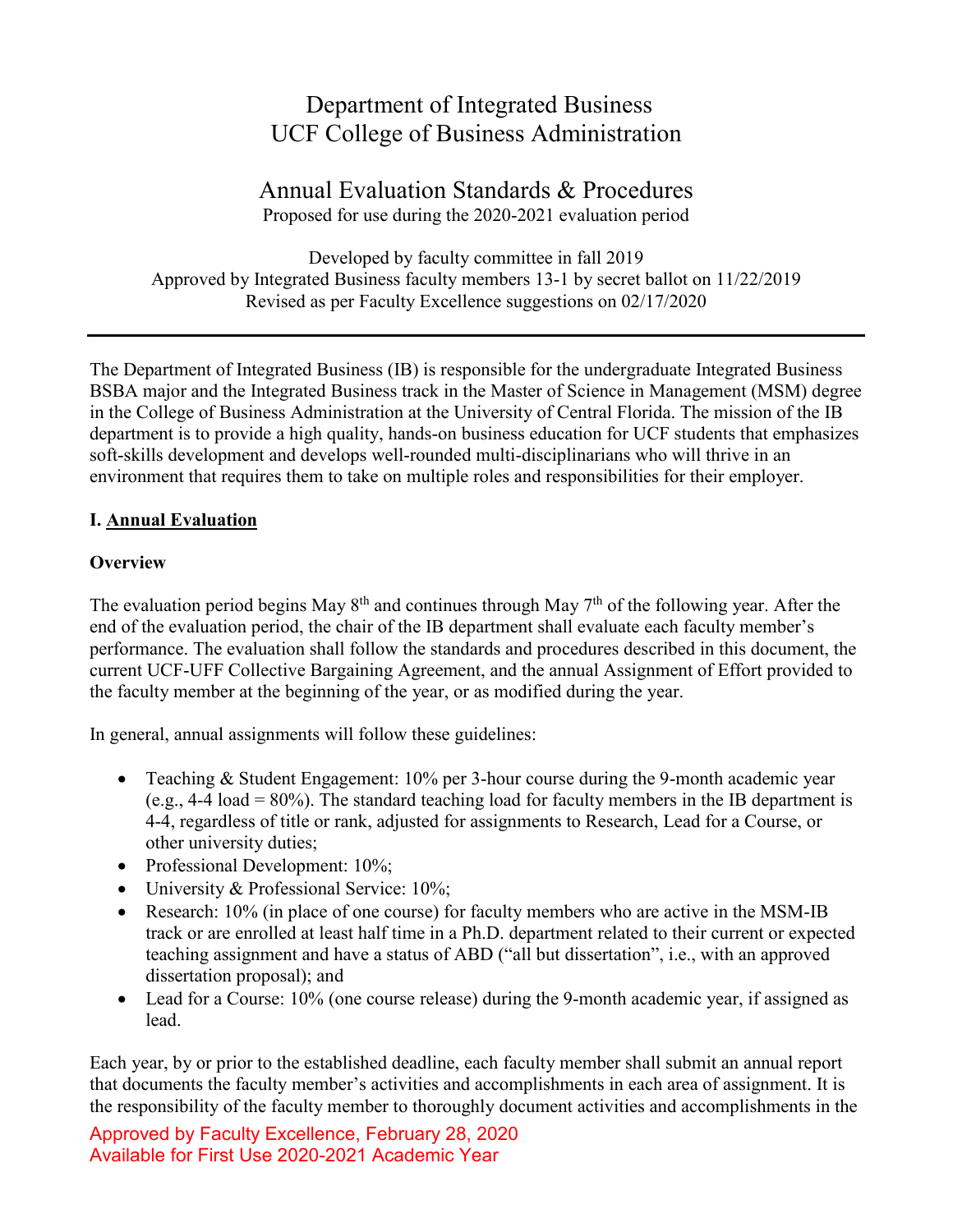annual report. The faculty member must provide information regarding courses taught on an overload basis or under a supplemental summer agreement. The faculty member may, but is not required to, provide information regarding activities and accomplishments that occur when the faculty member is not under contract (e.g., during the summer semester when the faculty member does not have a supplemental summer agreement).

## **Goal Setting Meeting**

Each faculty member in the IB department shall meet with the chair prior to or at the beginning of the evaluation period to discuss the faculty member's intended teaching and student engagement, professional development, university and professional service, academic research, and course lead activities for the period. During or following that meeting, the faculty member and the chair will agree on intended exemplary activities in each area of assignment. The activities are intended to be consequential, aligned with department and college goals, and relatively few in number; typically no more than three. The faculty member and the chair will also come to agreement on specific goals for those activities. These activities and goals will be recorded on the Faculty Member Annual Goals form found in Appendix A, which shall be signed by the faculty member and the chair. If agreement is not reached, the faculty member may appeal to the dean or representative to establish goals or may proceed with intended activities and be evaluated based on the standards stated in each section of this document.

In general, meeting the minimum standards for a Satisfactory rating in an area of assignment and achieving the goals for agreed upon exemplary activities in that area will result in an Outstanding rating in that area. Meeting the minimum standards for a Satisfactory rating in an area of assignment and making substantive progress on agreed upon exemplary activities in that area will result in an Above Satisfactory rating in that area. The faculty member can request a meeting with the chair during the evaluation period to discuss changes to the agreed upon goals. If there is agreement on new activities and/or goals, a new Faculty Member Annual Goals form will be completed and signed.

Completed Faculty Member Annual Goals forms for the current year and previous years will be made available to all faculty members. These are currently stored on the IB shared drive.

#### **Evaluation of Each Area of Assignment**

Each area of assignment shall be assigned an annual rating of Outstanding, Above Satisfactory, Satisfactory, Conditional, or Unsatisfactory. In each of the remaining sections of this document relating to an area of assignment, minimum standards for achieving a rating of Satisfactory are described. Additional exemplary activities are also listed. The evaluation in each area will be assigned as follows:

*Outstanding* will be assigned if the faculty member meets the minimum standards for a rating of Satisfactory in the area of assignment and either (a) there is evidence of success in substantially more of the listed additional exemplary activities, in quality, difficulty, variety or number of occurrences, than a majority of the faculty member's peers or (b) the faculty member has achieved the goals agreed to by the faculty member and chair at the beginning of the evaluation period for specific exemplary activities in that area of assignment.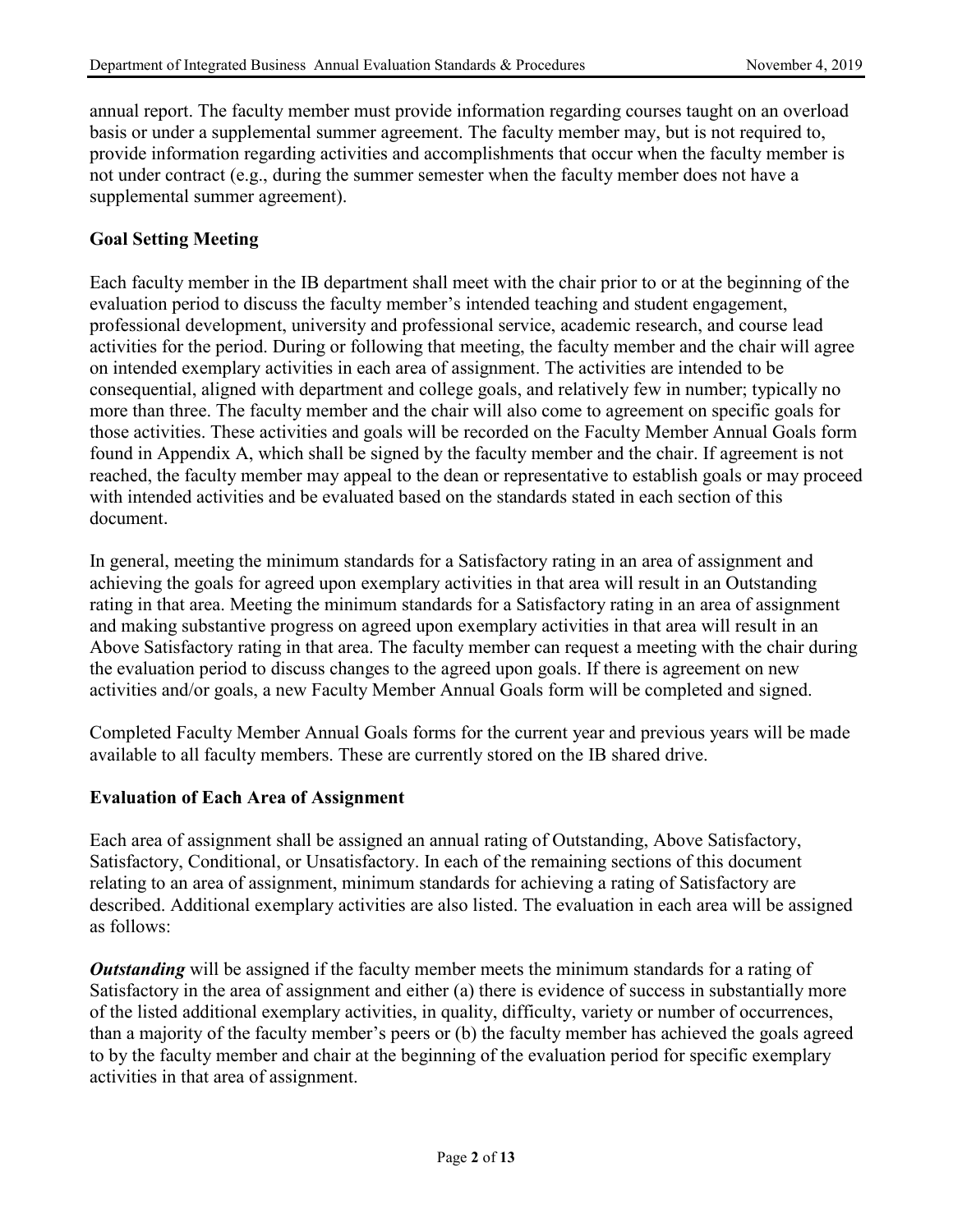*Above Satisfactory* will be assigned if the faculty member meets the minimum standards for a rating of Satisfactory and either (a) there is substantive evidence of success in multiple areas of the listed additional exemplary activities or (b) the faculty member has put forth substantive efforts towards the specific exemplary activities in that area of assignment agreed to by the faculty member and chair at the beginning of the evaluation period.

**Satisfactory** will be assigned if the faculty member meets the minimum standards for a rating of Satisfactory and there is little or no evidence of any additional exemplary activities in the area.

*Conditional* will be assigned if the faculty member does not meet the minimum standards for a rating of Satisfactory for the current evaluation period and was not assigned a Conditional or Unsatisfactory rating in the area for either of the previous two evaluation periods.

*Unsatisfactory* will be assigned if the faculty member does not meet the minimum standards for a rating of Satisfactory for the current evaluation period and was assigned a Conditional or Unsatisfactory rating in the area for either of the previous two evaluation periods.

## **Overall Rating**

In general, the overall annual evaluation rating shall be calculated as the weighted average evaluation over all areas of assignment, where the evaluation in each area is assigned a number as follows:

- Outstanding  $= 4$
- Above Satisfactory  $= 3$
- Satisfactory  $= 2$
- Conditional  $= 1$
- Unsatisfactory  $= 0$

The weight for each area shall be the assignment of effort for the area. The numerical result shall be rounded to the nearest whole number and the overall rating of Outstanding, Above Satisfactory, Satisfactory, Conditional, or Unsatisfactory shall be assigned following the preceding numerical equivalences (e.g., 3.50 rounds to 4 which is an evaluation of Outstanding, whereas 3.49 rounds to 3 which is an evaluation of Above Satisfactory.)

The one exception to this general process is if the faculty member receives an evaluation of Unsatisfactory in any area of assignment with an assignment of effort of five percent or more, the faculty member's overall rating shall be Unsatisfactory for the evaluation period.

#### **II. Teaching & Student Engagement**

## **Overview**

The chair of the Integrated Business (IB) department will evaluate the teaching  $\&$  student engagement performance and effectiveness of the faculty member for the evaluation period as part of the annual evaluation process. The faculty member's primary goal in teaching should be to foster student learning; therefore, the focus of these evaluation standards is on activities and accomplishments that directly foster learning by the faculty member's students. The evaluation of teaching is not a simple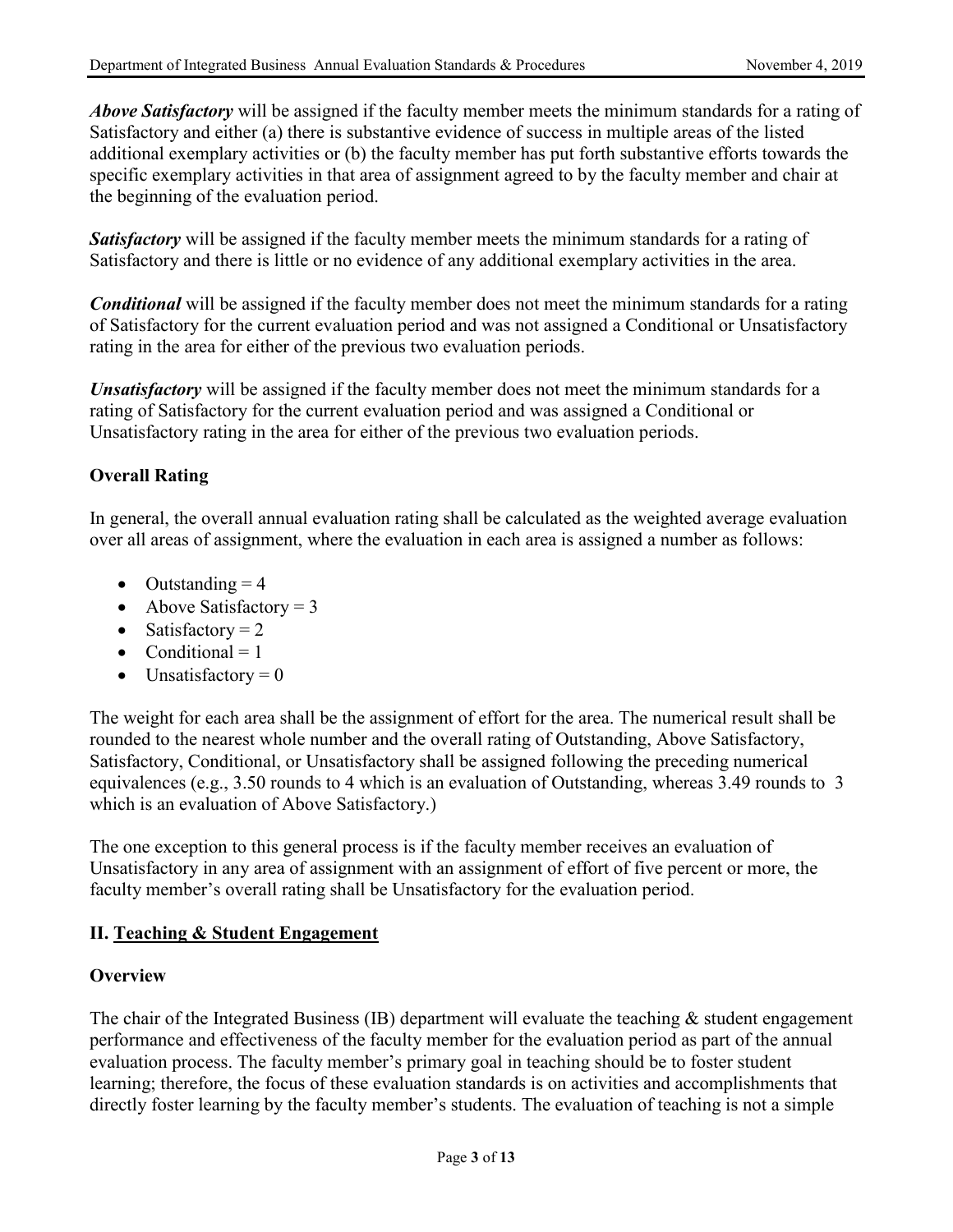counting of the number or variety of activities; it seeks to measure both efforts expended, progress made, and outcomes achieved.

#### **Sources of Information**

In forming the evaluation of teaching  $\&$  student engagement, the chair will consider the faculty member's teaching assignment for the year (number and types of courses) and will gather information from:

- teaching & student engagement related materials submitted by the faculty member as a part of his or her annual report;
- feedback from lead faculty members, students, peers, and others regarding the faculty member's teaching performance and effectiveness. If the chair receives negative feedback that might reasonably be expected to impact the faculty member's annual evaluation, the faculty member will be informed of this feedback in writing as soon as practicable and provided the opportunity to respond to it;
- written reports such as student perception of instruction (SPI) numerical feedback and written comments, Faculty Center for Teaching and Learning reports of attendance at sessions, etc.; and
- teaching observations and evaluations, if conducted. If the chair, designee, or peer conducts observation and evaluation of teaching, it will be done according to the requirements of the collective bargaining agreement and on an equitable basis (e.g., some defined group such as all faculty members in the first two years of UCF employment, all faculty members earning evaluations below Satisfactory in the previous year, etc.).

#### **Minimum Standards for a Satisfactory Rating**

The minimum standards for teaching  $\&$  student engagement focus on the faculty member's teaching assignment, including work outside of the classroom that supports assigned classes and the students enrolled in them. By design, these standards are detailed and extensive, as they support and affirm the IB department and College of Business Administration's commitments to student learning and success. Efforts that are "as requested by the chair" will be distributed equitably across the faculty members in the IB department.

In order to earn a rating of Satisfactory or higher, the faculty member must do all of the following:

- for each course taught:
	- o deliver the course as designed by the lead faculty member and participate in common course activities such as the development of common examinations;
	- o provide informative and timely performance feedback to students (e.g., grades and comments on assignments) using the rubrics established for the course. Performance feedback should reflect meaningful differences in performance across students as demonstrated by grade distributions and other measures;
	- o relay information to students (regarding, e.g., internships, job fairs, co-curricular opportunities) on a timely basis;
	- o hold classes as scheduled, including a final exam or other activity during the scheduled final exam period, unless a written exemption is granted by the chair, in advance where possible;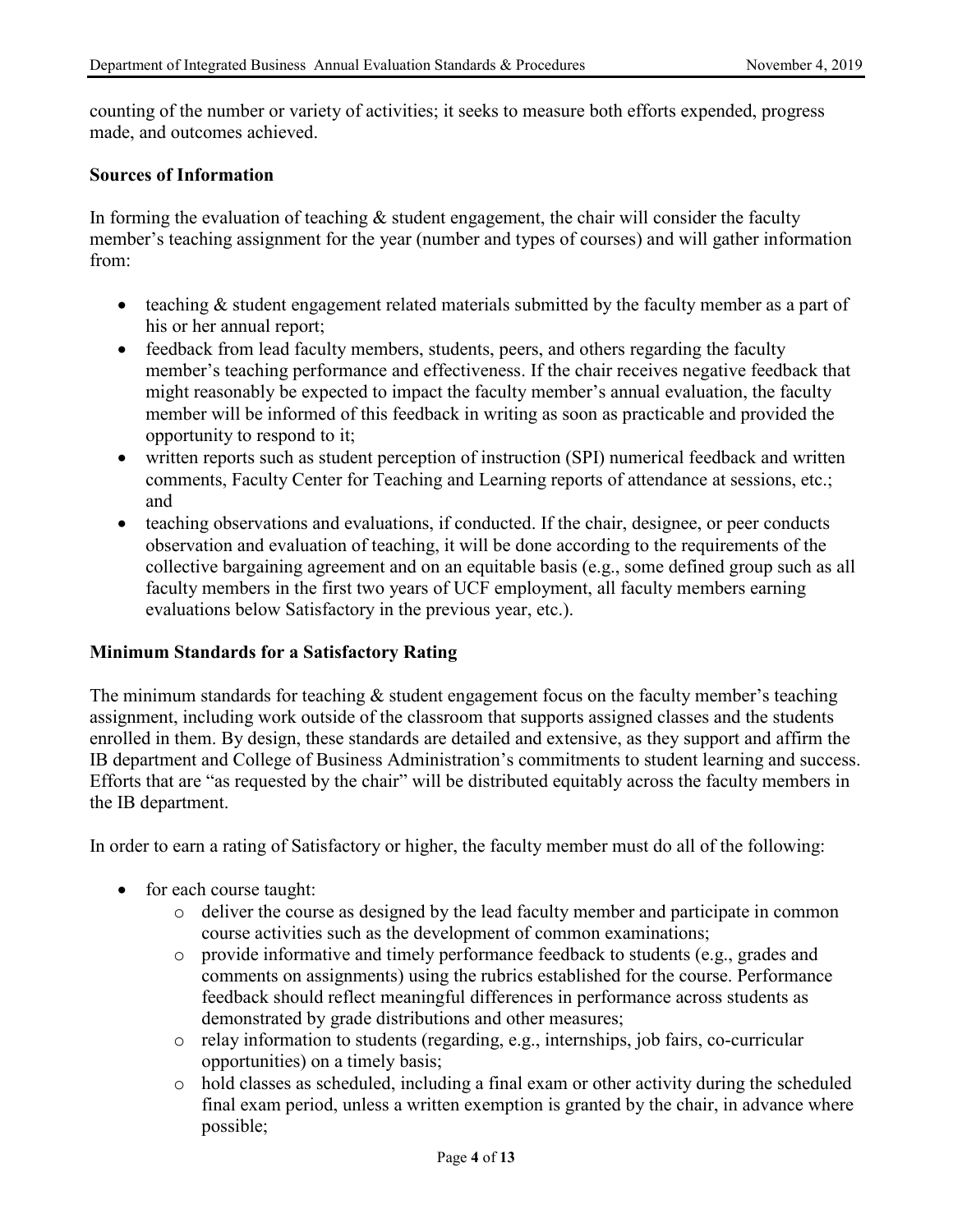- o hold at least 1 hour of pre-scheduled office hours each week for each 3-hour course assigned at the campus on which the course is taught, be available for additional appointments with students at mutually convenient times, and respond to student emails and phone calls in a timely manner;
- o earn a rating of Good, Very Good, or Excellent for "Overall Effectiveness of the Instructor" from at least 50% of students responding to the Student Perception of Instruction (SPI) instrument across all courses taught during the evaluation period; and
- o receive evaluations of Satisfactory or higher on teaching observations, if conducted. The rubric for teaching observation feedback will be provided to the faculty member in advance.
- as a member of the IB department and College of Business Administration:
	- $\circ$  take an active part in curricular or program review or assessment and accreditation efforts, as requested by the chair;
	- o take an active part in curricular or program development, as requested by the chair;
	- o serve appropriately on Honors-in-the-Major thesis committees, as requested by the chair;
	- o participate in peer teaching evaluations, as requested by the chair;
	- o act in a professional manner and show proper respect for students in classroom settings, in other face-to-face meetings, and in communications. This requirement does not preclude having high expectations for student efforts and behavior or high grading standards; and
	- o adhere to the standards described in the UCF Employee Code of Conduct.
- as a teaching professional:
	- o maintain academic and/or professional qualifications necessary under accreditation standards (SACSCOC and AACSB) for undergraduate or master's instructors (depending on educational credentials and assignment)

#### **Exemplary Activities**

 $\overline{a}$ 

If the faculty member meets the minimum standards for a Satisfactory rating, the chair will consider exemplary activities and apply them to the ratings guidelines described previously. These activities are not valued equally. The chair will take into account the effort expended, the substance/depth of the activity, and the outcome achieved. The following is a non-exhaustive list of examples of such activities:

- providing substantive material to improve courses to the appropriate lead faculty member (e.g., alternative assignments, resources, structures, activities, etc.);
- supervising one or more Honors-in-the-Major thesis or other substantive involvement of students in research, such as supervising independent studies;
- developing student organizations for IB students or having a substantive role (e.g., help to arrange speakers and events, assist in fund raising and budgeting process, attend functions, help recruit student members and leaders, etc.) as the faculty advisor for one or more student organizations related to the major or college, as approved in advance by the chair;
- formal mentoring of students during the year;<sup>[1](#page-4-0)</sup>

<span id="page-4-0"></span> $1$  The IB department has established a formal mentoring program, as follows: Faculty members interested in mentoring are included in a list (with short biography/background/qualifications) which is distributed to students. Students *voluntarily*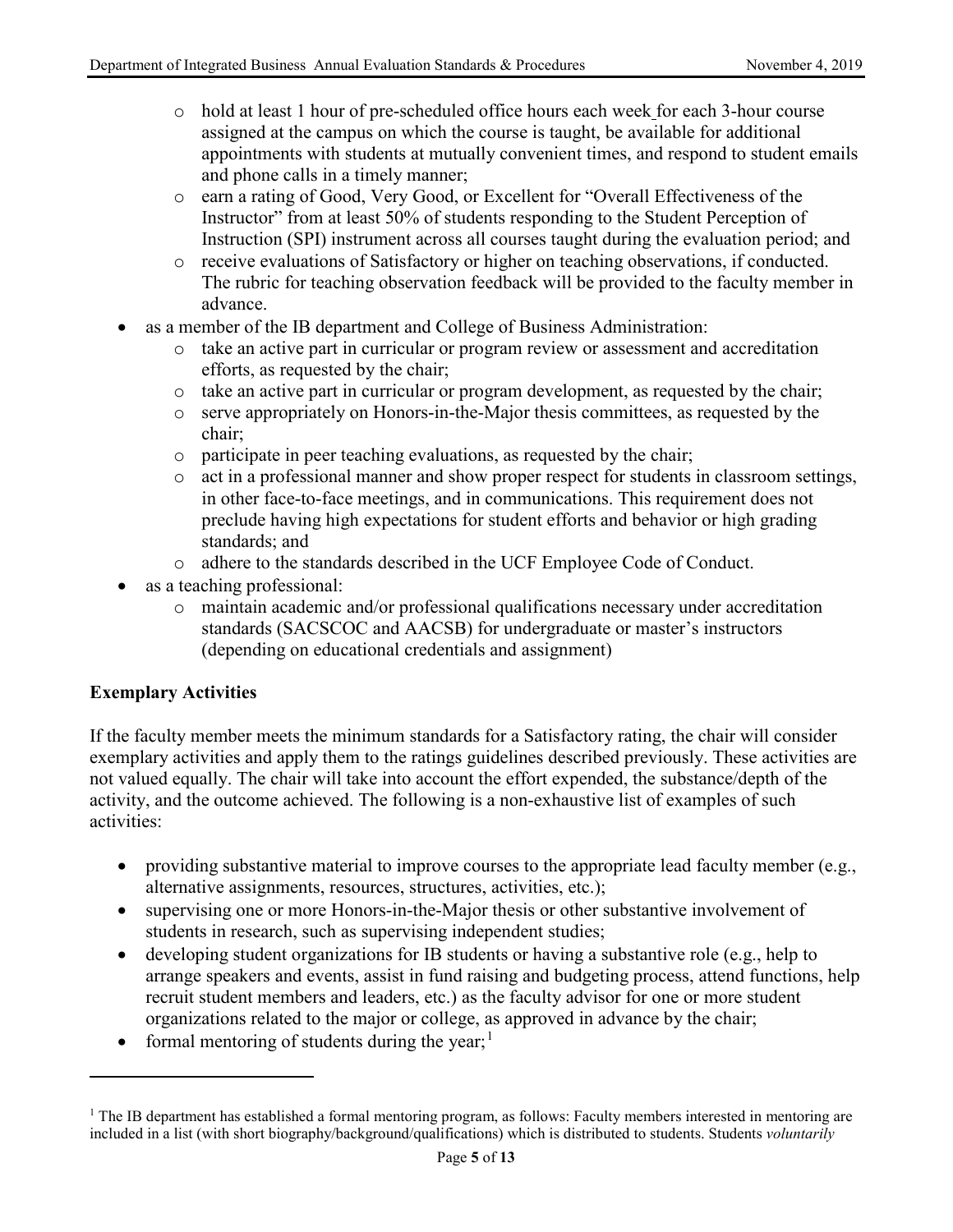- developing or maintaining a department-wide student competition;
- developing or maintaining internship opportunities for IB students;
- developing or maintaining a high impact international experience for students through facultyled exchanges;
- arranging for speakers for The Exchange or other IB department speaker series;
- receiving grants for teaching related activities, including internal UCF grant programs;
- winning a college-wide or university-wide teaching award;
- preparing and delivering a teaching workshop for FCTL;
- publishing in journals or other publications focused on pedagogy;
- presenting at a national refereed conference on education;
- a new course preparation (the first time the faculty member has taught the course);
- three or more in load course preparations in a single term;
- three or more campus locations for in load teaching in a single term; and
- substantive work on and/or meeting goals for other exemplary teaching & student engagementrelated activities agreed to in advance by the faculty member and the chair.

Repetition of these activities, when possible, will provide additional justification for a higher rating.

#### **Examples of Different Ratings Outcomes**

Note: these examples do not apply if the faculty member and chair have agreed upon activities and goals for the evaluation period.

Example 1: Faculty member meets the standards for a Satisfactory evaluation. In addition, the faculty member teaches at three campus locations in the fall semester and mentors two students in the department's formal mentoring program. Evaluation is Satisfactory.

Example 2: Faculty member meets the standards for a Satisfactory evaluation. In addition, the faculty member arranges three speakers for The Exchange, develops six new internship opportunities for students, and maintains ties with a dozen other internship providers. Evaluation is Above Satisfactory.

Example 3: Faculty member meets the standards for a Satisfactory evaluation. In addition, the faculty member serves as faculty advisor for the Small Business Owners student club, attends their monthly meetings, arranges four speakers for their program, and helps them increase membership by 20%. The faculty member works with another faculty member to create and launch a student contest that judges students across the university based on their management of small businesses. Forty-seven students participate in the initial event. Evaluation is Outstanding.

#### **III. Professional Development**

#### **Overview**

 $\overline{a}$ 

contact the department chair requesting a mentor relationship (not a class requirement) and state interest in two or more faculty members. The student is matched with a faculty member by the department chair. The student and faculty member meet one-on-one, face-to-face at least twice each semester for at least 30 minutes. The faculty member maintains a log of meetings and topics discussed and includes this log in the faculty member's annual report. The goals of the program are positive impact on the student, accountability, and minimum bureaucracy.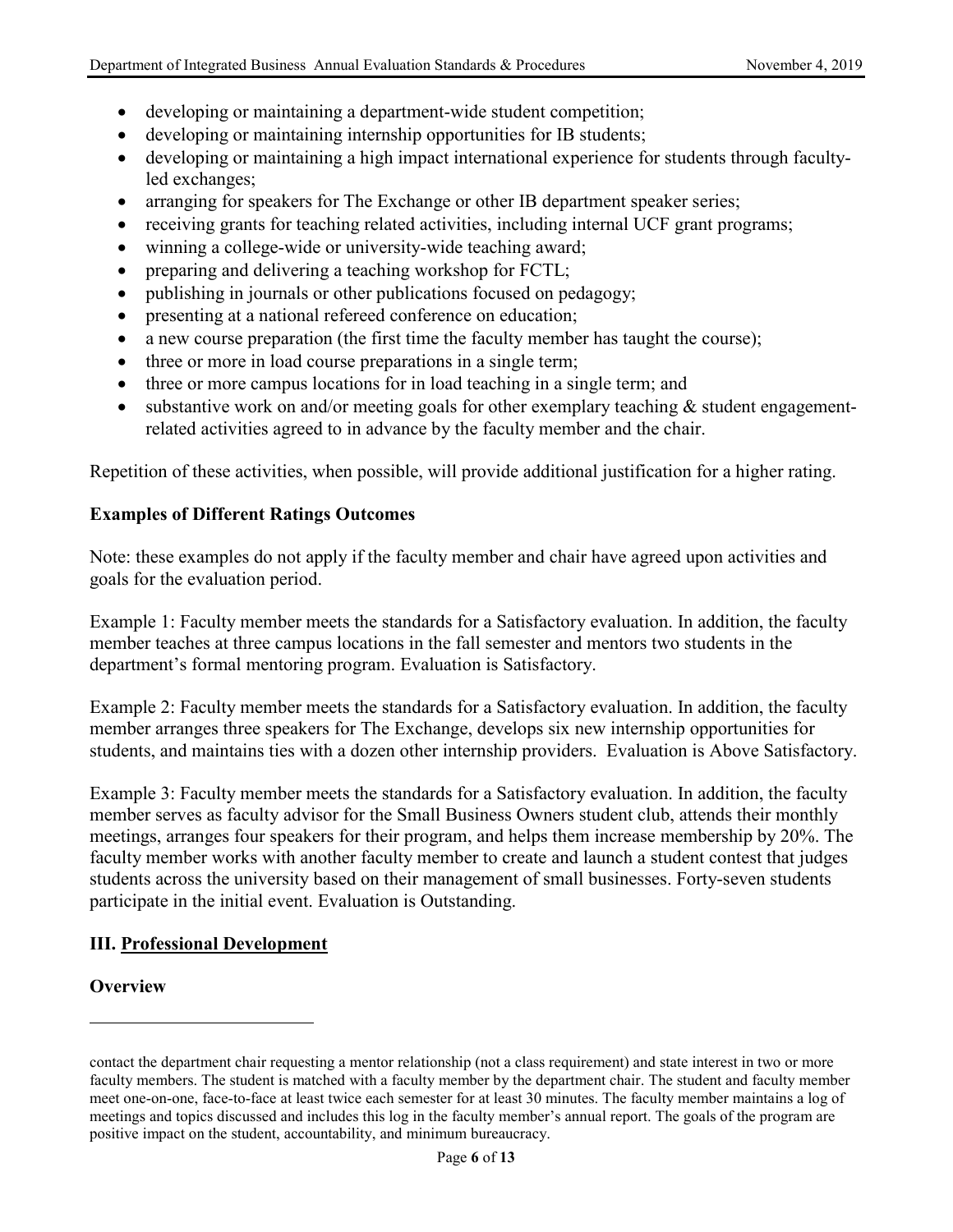The chair of the Integrated Business (IB) department will evaluate the professional development efforts and achievements of the faculty member for the evaluation period as part of the annual evaluation process. The faculty member's primary goal in professional development should be to maintain and extend his or her subject matter expertise in fields related to the current or anticipated teaching assignment. The evaluation of professional development is not a simple counting of the number or variety of activities; it seeks to measure both efforts expended and outcomes achieved.

#### **Sources of Information**

In forming the evaluation of professional development, the chair will consider the faculty member's typical and anticipated teaching assignments and any professional development activities and related goals to which the faculty member and chair agreed at the beginning of the evaluation period. The chair will gather information from:

- materials related to professional development submitted by the faculty member as a part of his or her annual report, which should thoroughly document all activities and
- public sources of information relating to the faculty member's professional development activities.

#### **Minimum Standards for a Satisfactory Rating**

In order to earn a rating of Satisfactory or higher, the faculty member must do all of the following:

- maintain currency and relevancy for someone who is teaching the undergraduate courses typically assigned to the faculty member, as defined by AACSB and SACSCOC, which accredit the College of Business Administration and/or IB department; and
- successfully complete and document activities from the list of exemplary activities constituting efforts of 60 or more hours during the evaluation period.

#### **Exemplary Activities**

 $\overline{a}$ 

The following are examples of professional development activities that sustain and improve subject matter expertise. Activities must be directly related to the teaching assignment or needs of the IB department. These activities are not valued weighted. The chair will take into account the effort expended, the substance/depth of the activity, and the outcome achieved.

- continuing education, either in a degree program or non-degree program;
- consulting work that is paid or unpaid;
- achieving or maintaining professional certification;
- publication in academic<sup>[2](#page-6-0)</sup> or practitioner focused outlets;

<span id="page-6-0"></span><sup>&</sup>lt;sup>2</sup> Publication of academic research as part of the Professional Development assignment may take more than a single year; therefore evidence of substantive research efforts, such as a completed working paper or a revise-and-resubmit request from a journal, will count as an exemplary activity in one year. Such activities are expected to have led to publication in the second year.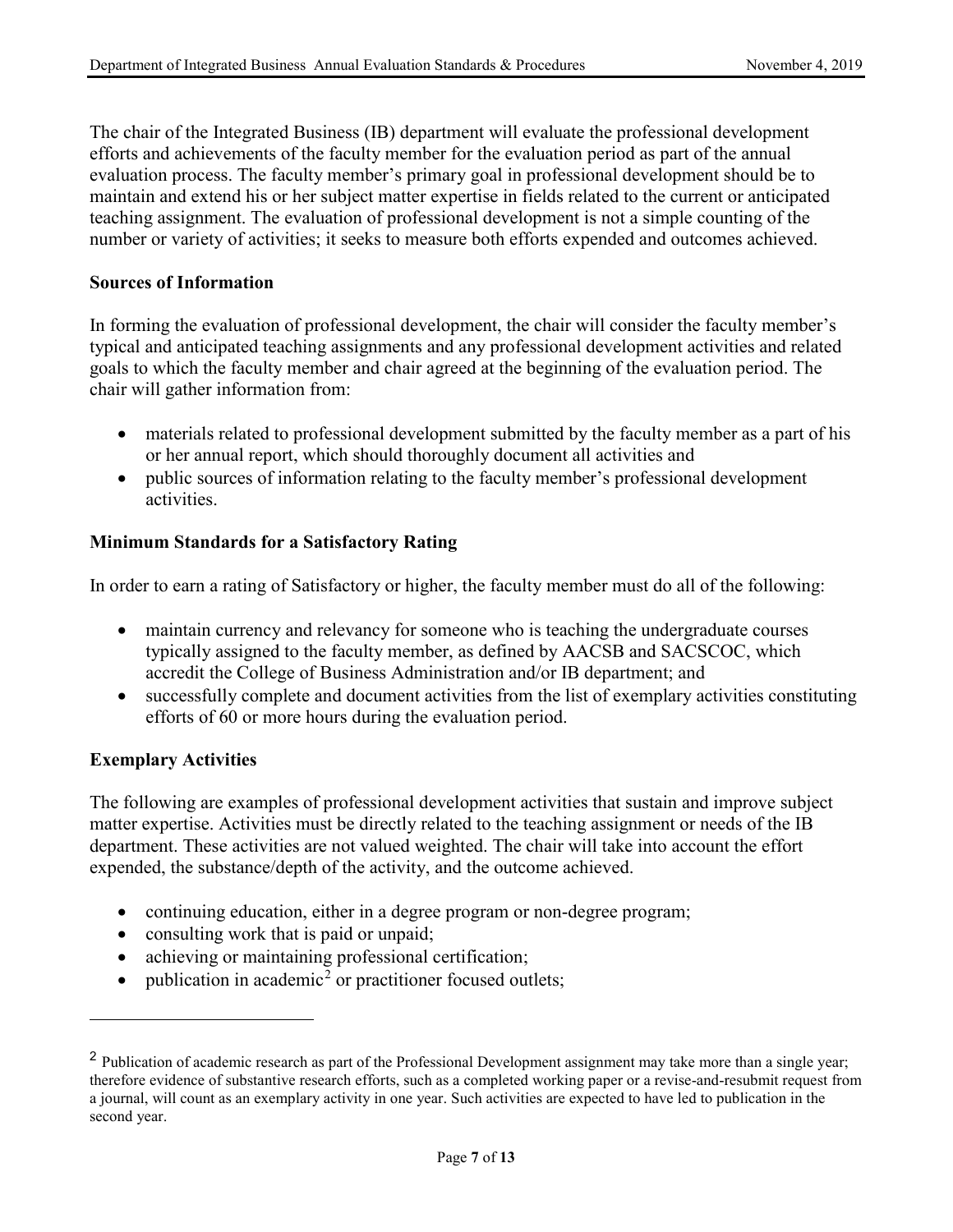- for those with a separate Research assignment, publishing in higher quality academic journals, as agreed to in advance with the chair;
- invited presentation at an academic or professional conference;
- attendance at an academic or professional conference;
- board membership;
- business ownership;
- teaching executive education;
- editing and/or reviewing articles or books for possible publication;
- writing, revising, or reviewing textbooks (not self-published);
- publishing case studies; and
- serving as an expert witness.

Repetition of these activities, when possible, will provide additional justification for a higher rating.

## **Examples of Different Ratings Outcomes**

Note: these examples do not apply if the faculty member and chair have agreed upon activities and goals for the evaluation period.

Example 1: Faculty member maintains currency and relevancy per SACSCOC and AACSB, audits a graduate class at UCF, documenting 70 hours of time spent reading course material and attending class, and attends a one-day conference in Tampa. Evaluation is Satisfactory.

Example 2: Faculty member maintains currency and relevancy per SACSCOC and AACSB, maintains a professional certification related to the teaching assignment that requires 40 hours of continuing education each year, and has paid consulting work related to the teaching assignment of 60 hours. Evaluation is Above Satisfactory.

Example 3: Faculty member maintains currency and relevancy per SACSCOC and AACSB, publishes a 20-page paper related to the teaching assignment in a national practitioner-focused journal documenting 60 hours of work, makes two invited presentations at national conferences related to the teaching assignment, and serves as a paid expert witness in an area related to the teaching assignment. Evaluation is Outstanding.

## **IV. Research**

In general, a faculty member will receive a Research assignment if he or she:

- is scheduled or may be scheduled to teach in the MSM-Integrated Business track or other graduate programs in the college; or
- is enrolled on a half-time or more basis in a Ph.D. or DBA program related to his or her current or future IB teaching assignment and has a status of ABD (all but dissertation), meaning he or she has an accepted dissertation proposal.

A Research assignment is separate from the Professional Development assignment and has different evaluation standards. Research shall be evaluated over the previous three academic years (e.g., for the 2020-2021 evaluation, the period from May 8, 2018 through May 7, 2021).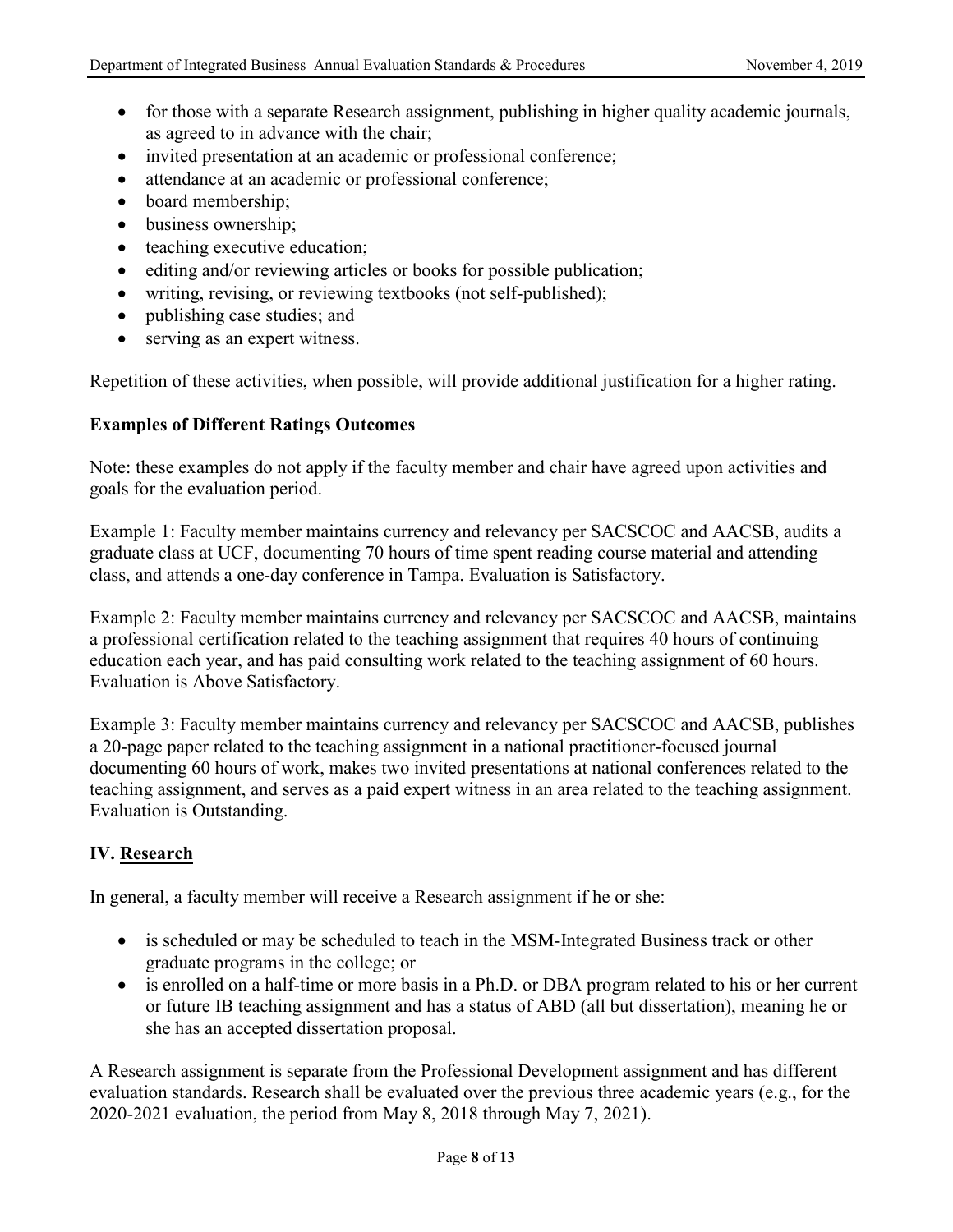The Research assignment shall be evaluated solely on journal publications, as measured by the date on a letter (email acceptable) from the journal editor indicating final acceptance for publication, excepting only required formatting changes, copyright releases, or similar procedural issues. Note that publications used for the Professional Development evaluation cannot be double-counted for the research assignment, although the Professional Development assignment and evaluation can reflect an agreed upon goal to publish in a higher quality journal than required by these Research evaluation standards.

It is the responsibility of the faculty member to provide each of the following in order to have a publication counted for the Research evaluation:

- An explanation of how the subject of the published article, the area of focus of the journal, or both are related to the faculty member's area of expertise and current or planned teaching assignment;
- Evidence that the journal uses a peer review process; and
- The journal's submission fee and publication fee schedules and other information useful for determining whether the journal is engaging in a pay-for-play scheme (e.g., identity of publisher and/or sponsoring organization).

In order to achieve a Satisfactory evaluation in Research, the faculty member must have one publication during the three-year evaluation period.

In order to achieve an Above Satisfactory evaluation in Research, the faculty member must have one publication and make one invited research presentation at a national conference in the faculty member's area of research or expertise during the three-year evaluation period.

In order to achieve an Outstanding evaluation in Research, the faculty member must have two publications during the three-year evaluation period.

Given the nature of the Research evaluation, there is no need to establish activities or goals for Research for the year.

#### **V. University & Professional Service**

#### **Overview**

The chair of the Integrated Business (IB) department will evaluate the university & professional service efforts and achievements of the faculty member for the evaluation period as part of the annual evaluation process. The faculty member's primary goal in service should be advancing the interests and meeting the needs of the IB department, the College of Business Administration, the University of Central Florida, professional and academic organizations related to the IB department's focus, and the local business community. The evaluation of service is not a simple counting of the number or variety of activities; it seeks to measure both efforts expended and outcomes achieved.

#### **Sources of Information**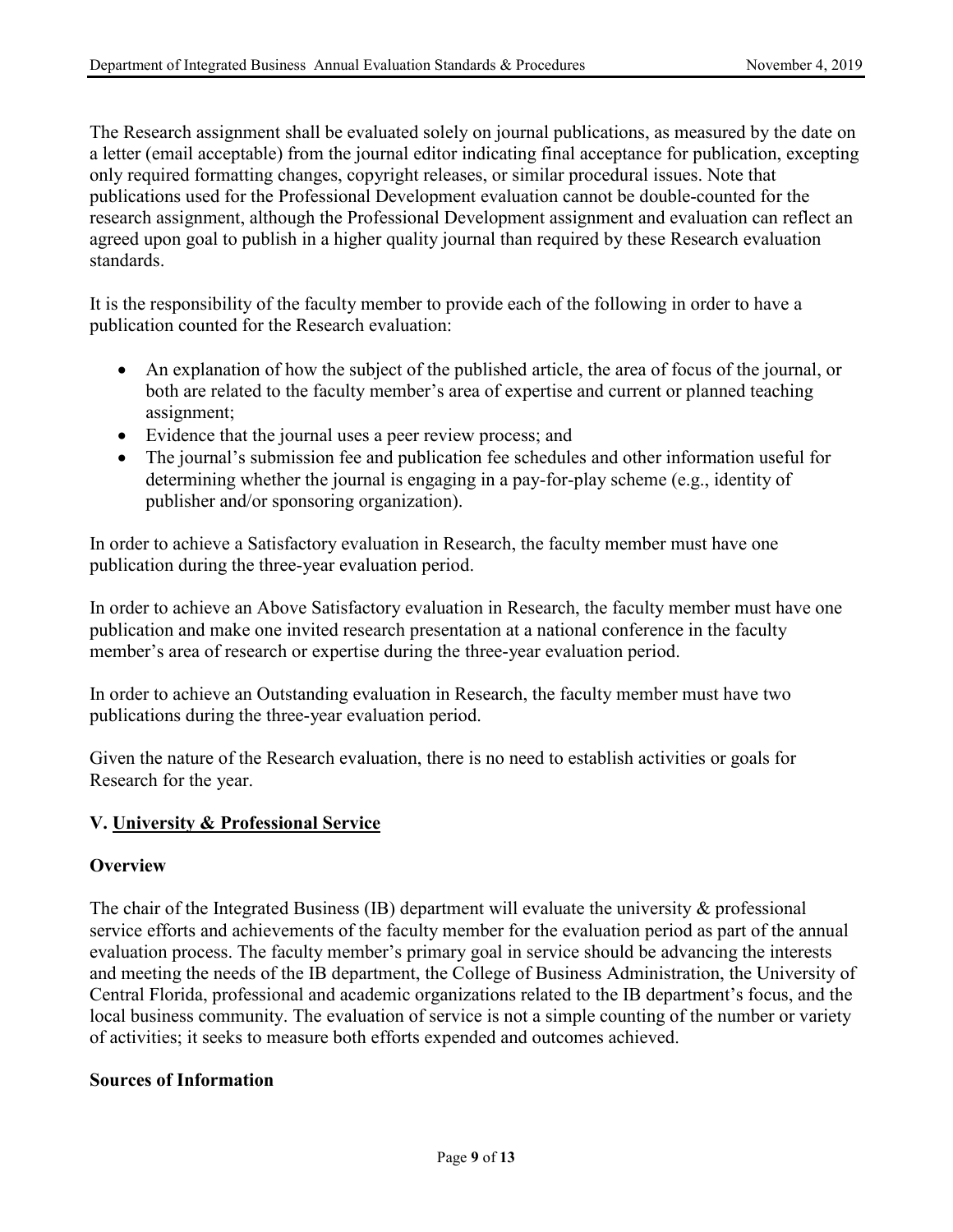In forming the evaluation of service, the chair will consider the faculty member's interests, opportunities for service, and any service activities and related goals to which the faculty member and chair agreed at the beginning of the evaluation period. The chair will gather information from:

- materials related to service submitted by the faculty member as a part of his or her annual report, which should thoroughly document all activities; and
- public sources of information relating to the faculty member's service activities.

#### **Minimum Standards for a Satisfactory Rating**

In order to earn a rating of Satisfactory or higher, the faculty member must do all of the following:

- attend department and college faculty meetings, as scheduled;
- attend one university graduation ceremony at which COBA students graduate per year;
- attend and participate in one Welcome-to-the-Majors event per year;
- perform other activities beneficial to the university, college, or IB department (six are required and multiple instances are counted toward the total<sup>[3](#page-9-0)</sup>), such as:
	- o serve as a judge for student contests;
	- o serve as a guest speaker in another class;
	- o speak at the dean's speaker series;
	- o deliver "talks" to professional associations or business groups;
	- o attend college faculty meetings with the president and provost; or
	- o lead a presentation or discussion in an IB Advisory Board meeting; and
- engage in active substantive service as a committee member or perform similar work, such as serving on the:
	- o college instructor/lecturer promotion committee;
	- o college teaching committee;
	- o college technology advisory committee
	- o college UPRC or MPRC;
	- o faculty senate;
	- o student conduct board; or
	- o other college or university committees as agreed to in advance with the chair.

These activities will typically require 50-60 hours of total effort.

## **Exemplary Activities**

 $\overline{a}$ 

The following are examples of service activities that benefit the department, college, university, profession, and/or business community. These activities are not valued equally. The chair will take into account the effort expended, the substance/depth of the activity, and the outcome achieved.

- developing or sustaining a signature program for high achieving students in the department;
- organizing or substantial participation in an organization for students in the major or college;
- developing or sustaining a contest or other ritual that encourages students to leave their comfort zones, take risks, or communicate;

<span id="page-9-0"></span><sup>&</sup>lt;sup>3</sup> The chair and the faculty member may agree to substitute other service activities for some or all of these.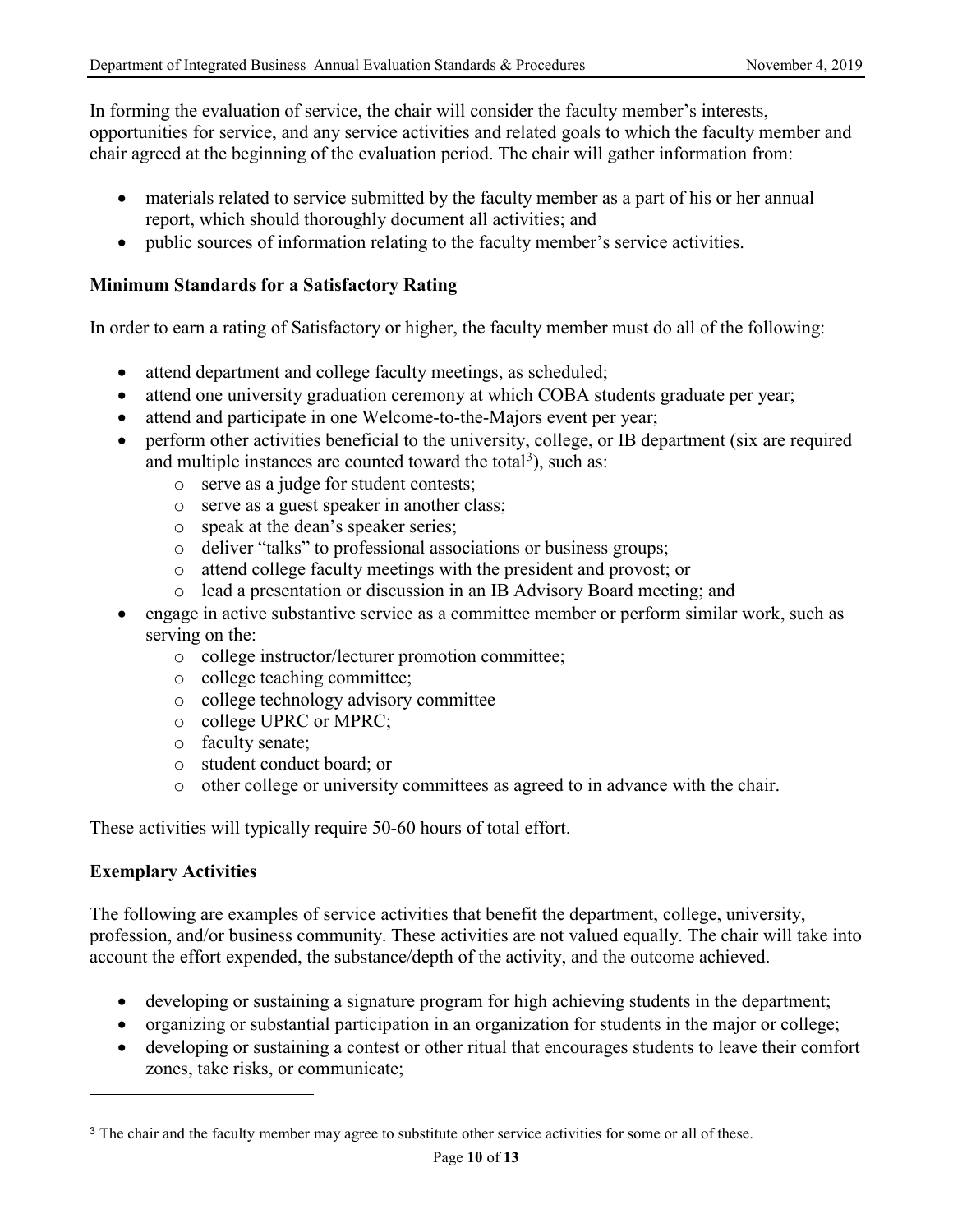- organizing meet-the-firm events or similar;
- being a leader in a professional or business association or publication;
- developing or sustaining a community-focused conference (perhaps in conjunction with other organizations);
- fund raising for the department or college (such as finding sponsorships for events or courses);
- new course/product development such as electives for the department;
- providing internal consulting services for the university, the college, or our students, such as service as a Blackstone Launchpad faculty fellow; and
- other activities as agreed to in advance with the chair.

Repetition of these activities, when possible, will provide additional justification for a higher rating.

## **Examples of Different Ratings Outcomes**

Note: these examples do not apply if the faculty member and chair have agreed upon activities and goals for the evaluation period.

Example 1: Faculty member meets the requirements for a Satisfactory evaluation, makes two calls to firms to see if they will attend a department conference (one agrees) and facilitates a gift of \$200 for the department's foundation account. Evaluation is Satisfactory.

Example 2: Faculty member meets the requirements for a Satisfactory evaluation, serves as the president of a local professional organization related to the area of teaching, and works with two other faculty members to maintain an annual contest for IB majors. Evaluation is Above Satisfactory.

Example 3: Faculty member meets the requirements for a Satisfactory evaluation, spends two hours each week meeting with students at the Blackstone Launchpad, and recruits two new members to the IB Advisory Board, each of whom commits to attending meetings each semester, speaking to student groups, and \$2,500 support per year for three years. Evaluation is Outstanding.

#### **VI. Lead for a Course**

#### **Overview**

Leads for IB courses serve on a voluntary basis and at the pleasure of the chair of the IB department. No faculty member has a right to become or remain a lead for a course. A faculty member may resign from the position as course lead and will not be evaluated as lead for future semesters; however, if the faculty member resigns in the middle of a semester, the faculty member's performance or lack thereof for the entire semester will be evaluated.

The chair of the Integrated Business (IB) department will evaluate the efforts and achievements of the faculty member as lead for a course during the evaluation period as part of the annual evaluation process. The faculty member's primary goal as lead for a course should be to maintain, oversee, and improve the content and delivery of the course.

#### **Sources of Information**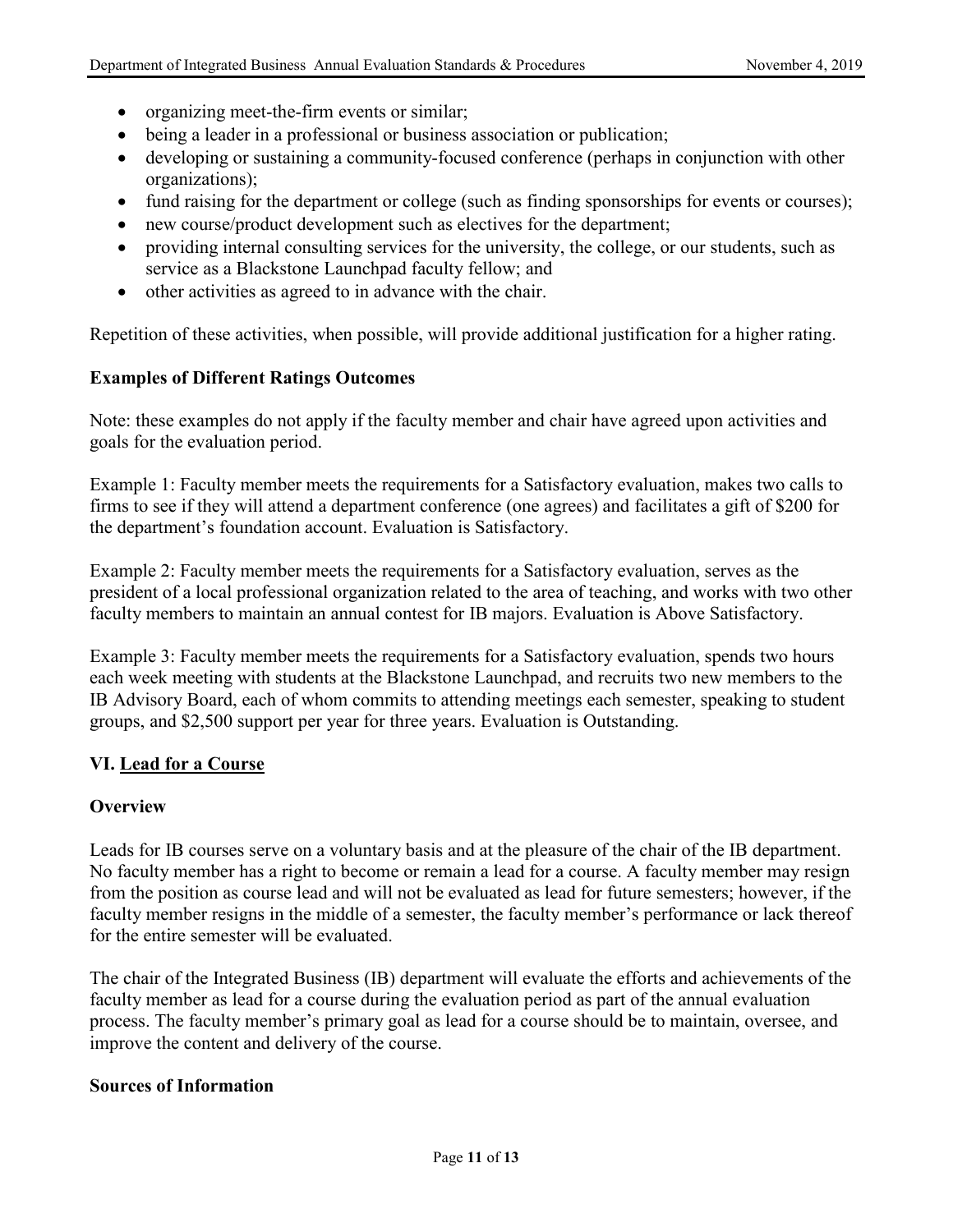In forming the evaluation of a lead for a course, the chair will consider the number of other faculty members teaching the course and any special circumstances regarding the course or its administration during the evaluation period. The chair will gather information from:

- materials related to serving as the lead of a course submitted by the faculty member as a part of his or her annual report, which should thoroughly document all activities; and
- the chair's observations of and interactions with the faculty member as lead of a course.

#### **Minimum Standards for a Satisfactory Rating**

In order to earn a rating of Satisfactory or higher, the faculty member must do all of the following:

- maintain and develop new material for the course including content for the Canvas (Webcourses $@$ UCF) platform, assignments, and classroom activities;
- coordinate common examinations (testing center) and course projects with other course instructors;
- coordinate and communicate with other instructors teaching the course in order to ensure uniform coverage of material across sections and across semesters (e.g., hold meetings to discuss and work on the course, develop common exams, etc.);
- represent the course and its instructors in meetings with other lead instructors and the chair;
- provide substantive service on the curriculum and assessment committees for the IB degree;
- provide substantive service as chair or co-chair on search committees for faculty members who will teach the course;
- provide feedback to the chair as input for evaluation of faculty members who are teaching the course; and
- oversee assessment and evaluation of *course* learning outcomes.

## **Exemplary Activities**

Lead faculty members may meet with the chair prior to or at the beginning of the evaluation period to come to agreement on activities and goals relating to serving as lead faculty member for the evaluation period.